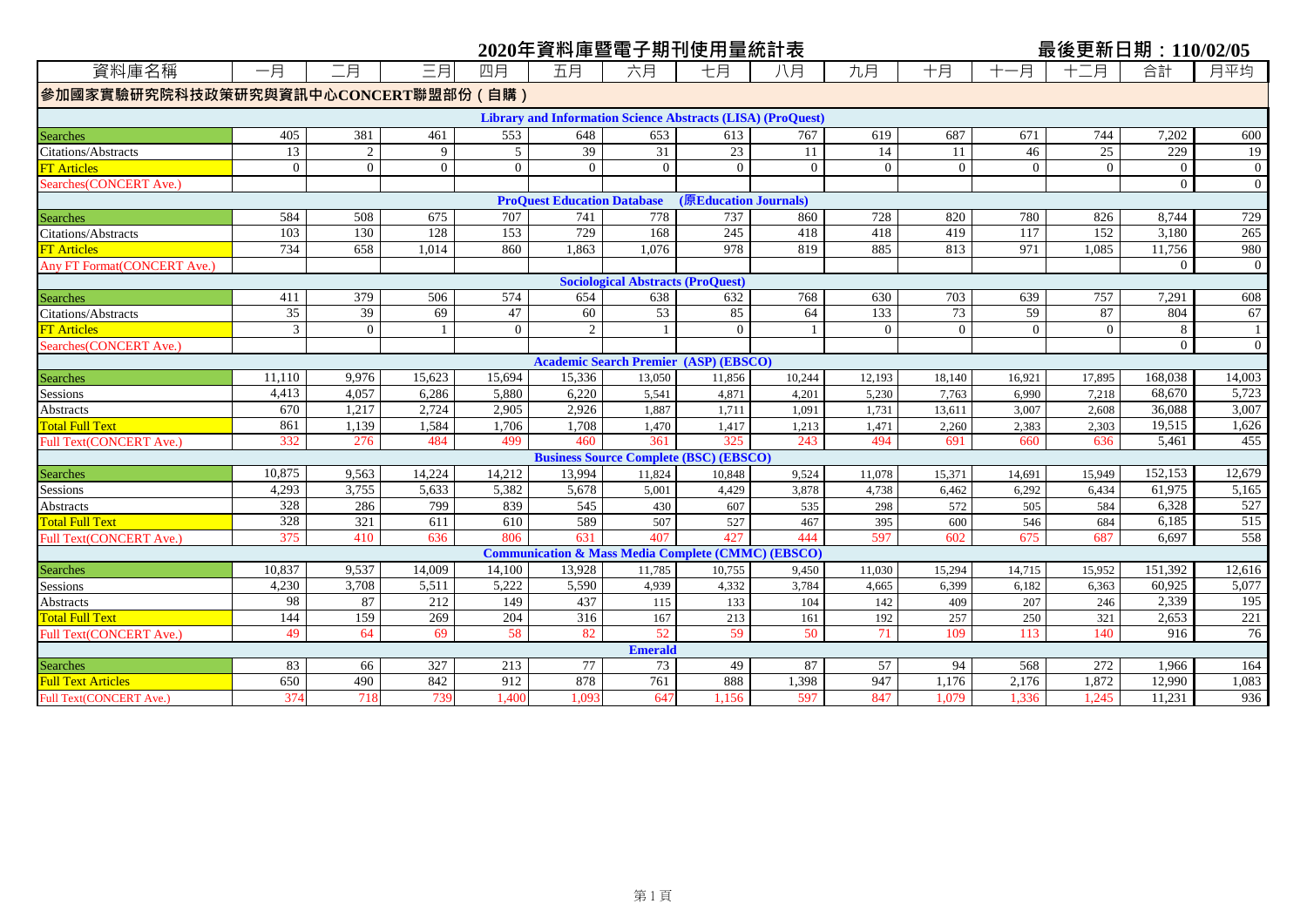|                                                |          |          |        |                 |                    |                               | 2020年資料庫暨電子期刊使用量統計表                          |                |                |        |                | 最後更新日期: 110/02/05 |                |                 |
|------------------------------------------------|----------|----------|--------|-----------------|--------------------|-------------------------------|----------------------------------------------|----------------|----------------|--------|----------------|-------------------|----------------|-----------------|
| 資料庫名稱                                          | 一月       | 二月       | 三月     | 四月              | 五月                 | 六月                            | 七月                                           | 八月             | 九月             | 十月     | 一月             | 十二月               | 合計             | 月平均             |
|                                                |          |          |        |                 |                    |                               | <b>MLA International Bibliography(EBSCO)</b> |                |                |        |                |                   |                |                 |
| <b>Searches</b>                                | 10,804   | 9,454    | 13,795 | 14,001          | 13,829             | 11,682                        | 10,720                                       | 9,407          | 10,988         | 15,248 | 14,707         | 15,852            | 150,487        | 12,541          |
| Sessions                                       | 4,219    | 3,688    | 5,444  | 5,194           | 5,530              | 4,881                         | 4,302                                        | 17,747         | 7,892          | 6,337  | 6,120          | 6,287             | 77,641         | 6,470           |
| Abstracts                                      | 91       | 69       | 90     | 105             | 85                 | 96                            | 57                                           | 104            | 92             | 76     | 175            | 140               | 1,180          | 98              |
| Searches(CONCERT Ave.)                         | 2,185    | 2,037    | 4,961  | 4.702           | 4,515              | 3,598                         | 2,888                                        | 2,674          | 4,342          | 5,532  | 5,545          | 5,376             | 48,355         | 4,030           |
|                                                |          |          |        |                 |                    | <b>IEL</b>                    |                                              |                |                |        |                |                   |                |                 |
| <b>Searches</b>                                | 782      | 858      | 1,203  | 990             | 1,194              | 1,155                         | 1,383                                        | 1,094          | 1,197          | 887    | 1,357          | 1,710             | 13,810         | 1,151           |
| Abstracts                                      | 1,937    | 1,830    | 2,454  | 2,319           | 2,970              | 2,878                         | 3,092                                        | 3,088          | 4,083          | 3,043  | 3,595          | 4,165             | 35,454         | 2,955           |
| <b>Article Requests</b>                        | 4,347    | 4,170    | 5,263  | 4,818           | 5,830              | 6,179                         | 6,728                                        | 7,126          | 6,027          | 5,921  | 7,444          | 8,441             | 72,294         | 6,025           |
| Page Views                                     | 21,389   | 19,271   | 27,120 | 24,333          | 30,622             | 31,381                        | 33,442                                       | 31,745         | 31,552         | 29,151 | 35,710         | 42,671            | 358,387        | 29,866          |
| <b>Visits</b>                                  | 1,966    | 1,960    | 3,192  | 2,592           | 3,395              | 3,242                         | 3,414                                        | 3,310          | 3,496          | 3,599  | 4,036          | 4,796             | 38,998         | 3,250           |
| Full Text(CONCERT Ave.)                        | 7,761    | 8,319    | 12,313 | 11,757          | 12,895             | 12.350<br><b>InCites JCR</b>  | 12,488                                       | 10.417         | 11.483         | 13,260 | 13,519         | 15,215            | 141,777        | 11,815          |
| Sessions                                       | 421      | 621      | 1,875  | 2,469           | 3,177              | 3,952                         | 788                                          | 642            | 914            | 1,193  | 895            | 947               | 17,894         | 1,491           |
| <b>Record Views</b>                            | 246      | 387      | 1,238  | 1,599           | 1,838              | 2,226                         | 486                                          | 355            | 744            | 946    | 458            | 529               | 11,052         | 921             |
| <b>Oueries</b>                                 | 695      | 1,269    | 3,565  | 4,669           | 5,549              | 7,067                         | 1,913                                        | 1,085          | 2,106          | 2,798  | 2,066          | 1,570             | 34,352         | 2,863           |
| <b>Oueries (CONCERT Ave.)</b>                  | 830      | 1.010    | 3,614  | 4,716           | 5,818              | 6,711                         | 1,668                                        | 1.163          | 1.323          | 1,266  | 1,103          | 1.306             | 30,528         | 2,544           |
|                                                |          |          |        |                 |                    | <b>JSTOR</b>                  |                                              |                |                |        |                |                   |                |                 |
| <b>Searches</b>                                | 5,618    | 3,546    | 5,743  | 7,600           | 11,919             | 10,661                        | 5,673                                        | 5,740          | 1,957          | 2,341  | 2,702          | 2,706             | 66,206         | 5,517           |
| <b>Full Text</b>                               | 2,380    | 1,616    | 3,316  | 3,002           | 3,375              | 3,530                         | 2,817                                        | 2,716          | 3,078          | 3,678  | 4,882          | 5,222             | 39,612         | 3,301           |
| <b>Full-Text Page HTML(CONCERT</b>             |          |          |        |                 | JSTOR無法提供單個資料庫使用統計 |                               |                                              | · 因此恕不提供聯盟統計資訊 |                |        |                |                   | $\Omega$       | $\overline{0}$  |
|                                                |          |          |        |                 |                    |                               | <b>Nature Journals Online (Nature Only)</b>  |                |                |        |                |                   |                |                 |
| <b>Full Text Total Requests</b>                | 1,744    | 2,171    | 3,237  | 3,550           | 4,109              | 3,597                         | 4,214                                        | 3,828          | 4,686          | 5,029  | 5,881          | 6,548             | 48,594         | 4,050           |
| <b>Full Text Total Requests (CONCERT Ave.)</b> | 820      | 1.180    | 1,348  | 1.452           | 1,406              | 1.279                         | 1,276                                        | 1.177          | 1,435          | 1.406  | 1,344          | 1,359             | 15,482         | 1,290           |
|                                                |          |          |        |                 |                    | <b>Naxos Music Library</b>    |                                              |                |                |        |                |                   |                |                 |
| <b>Total Logins</b>                            | 118      | 87       | 297    | 261             | 197                | 165                           | 147                                          | 133            | 193            | 410    | 192            | 109               | 2,309          | 192             |
|                                                | 690      | 682      | 1,953  | 1,467           | 885                | 314                           | 856                                          | 670            | 805            | 1,214  | 633            | 348               | 10,517         | 876             |
| <b>Total number of Turnaways</b>               | $\Omega$ | $\theta$ | 238    | $\Omega$        | $\Omega$           | $\Omega$                      | $\Omega$                                     | $\Omega$       | $\overline{0}$ | 81     | $\overline{2}$ | $\Omega$          | 321            | 27              |
| Total number of tracks played(CONCERT Ave.)    |          |          |        |                 |                    | <b>Oxford Art Online</b>      |                                              |                |                |        |                |                   | $\overline{0}$ | $\overline{0}$  |
| <b>Searches</b>                                | 59       | 35       | 91     | 77              | 80                 | 83                            | 56                                           | 57             | 60             | 102    | 33             | 16                | 749            | 62              |
| Sessions                                       | 26       | 17       | 54     | 42              | 42                 | 41                            | 32                                           | 23             | 32             | 37     | 20             | 17                | 383            | $\overline{32}$ |
| <b>Full Texts</b>                              | 28       | 20       | 102    | $\overline{52}$ | 67                 | 63                            | 41                                           | 41             | 52             | 52     | 24             | 20                | 562            | 47              |
| <b>Section Requested(CONCERT</b>               | 11       | 11       | 27     | 39              | 80                 | 47                            | 19                                           | 16             | 63             | 55     | 43             | 37                | 448            | 37              |
|                                                |          |          |        |                 |                    | <b>Oxford Journals Online</b> |                                              |                |                |        |                |                   |                |                 |
| Full-Texts (現刊)                                | 1,136    | 1,166    | 1,666  | 1,287           | 1,831              | 1,401                         | 1,492                                        | 1,236          | 1,735          | 1,867  | 2,205          | 2,693             | 19,715         | 1,643           |
| Full-Text(CONCERT Ave.)                        | 1,929    | 2,406    | 2,699  | 2,561           | 2,809              | 2.606                         | 2,65                                         | 2,229          | 3,243          | 2,904  | 3,166          | 3.171             | 32,378         | 2,698           |
|                                                |          |          |        |                 |                    | <b>Oxford Music Online</b>    |                                              |                |                |        |                |                   |                |                 |
| Searches                                       | 380      | 275      | 871    | 689             | 324                | 368                           | 300                                          | 231            | 617            | 1,093  | 700            | 357               | 6,205          | 517             |
| <b>Sessions</b>                                | 236      | 126      | 418    | 345             | 193                | 210                           | 134                                          | 138            | 351            | 576    | 430            | 200               | 3,357          | 280             |
| <b>Full Texts</b>                              | 374      | 292      | 949    | 643             | 321                | 362                           | 293                                          | 227            | 588            | 1,037  | 697            | 374               | 6,157          | 513             |
| <b>Section Requested(CONCERT</b>               | 68       | 58       | 150    | 117             | 100                | 74                            | 52                                           | 47             | 101            | 191    | 148            | 102               | 1.208          | 101             |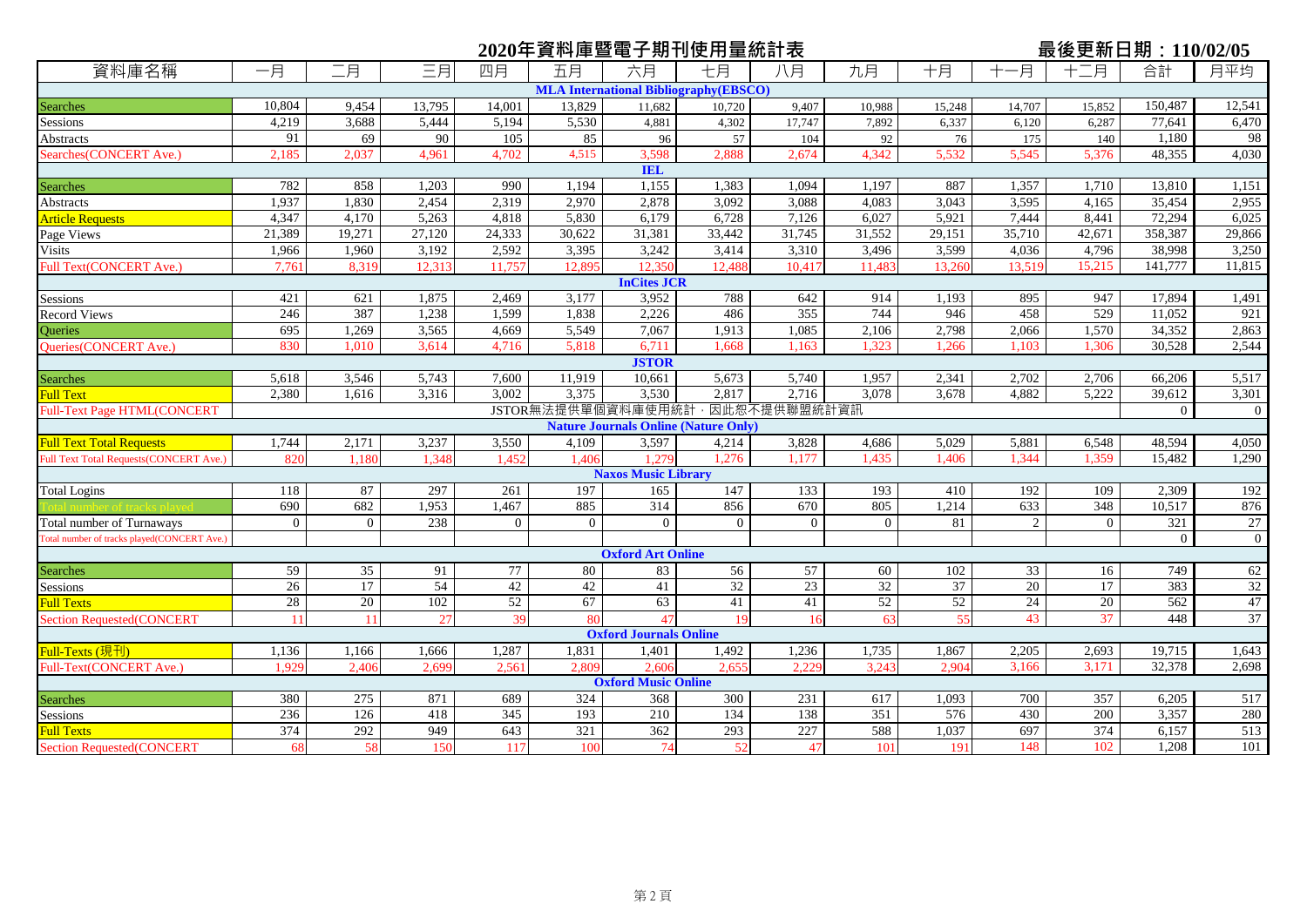|                                                 |                                                            |          |          |                  |                  |                                   | 2020年資料庫暨電子期刊使用量統計表                                        |                  |          |                |          | 最後更新日期: 110/02/05 |                |                     |
|-------------------------------------------------|------------------------------------------------------------|----------|----------|------------------|------------------|-----------------------------------|------------------------------------------------------------|------------------|----------|----------------|----------|-------------------|----------------|---------------------|
| 資料庫名稱                                           | 一月                                                         | 二月       | 三月       | 四月               | 五月               | 六月                                | 七月                                                         | 八月               | 九月       | 十月             | -月       | 十二月               | 合計             | 月平均                 |
|                                                 |                                                            |          |          |                  |                  | <b>Science Online</b>             |                                                            |                  |          |                |          |                   |                |                     |
| <b>Searches</b>                                 | $\Omega$                                                   | $\theta$ | $\Omega$ | $\overline{0}$   | $\Omega$         | $\overline{0}$                    |                                                            | $\overline{0}$   | $\Omega$ | $\overline{0}$ | $\Omega$ | $\Omega$          |                | $\overline{0}$      |
| ToCs                                            | 88                                                         | 104      | 113      | 82               | 124              | 113                               | 106                                                        | 80               | 144      | 107            | 134      | 107               | 1,302          | 109                 |
| Abstracts                                       | 70                                                         | 63       | 127      | 97               | 114              | 159                               | 195                                                        | $\overline{173}$ | 274      | 323            | 353      | 518               | 2,466          | 206                 |
| <b>Full Text</b>                                | 555                                                        | 584      | 659      | 697              | 929              | 790                               | 785                                                        | 604              | 926      | 1,186          | 1,075    | 1,627             | 10,417         | 868                 |
| <b>Full Text Article Requests(CONCERT Ave.)</b> | 810                                                        | 657      | 772      | 1.031            | 880              | 743                               | 685                                                        | 665              | 762      | 835            | 829      | 960               | 9.629          | 802                 |
|                                                 |                                                            |          |          |                  |                  | <b>ScienceDirect Online(SDOL)</b> |                                                            |                  |          |                |          |                   |                |                     |
| <b>Full Text</b>                                | 15,746                                                     | 19,881   | 24,812   | 20,151           | 27,325           | 25,448                            | 24,060                                                     | 23,235           | 31,293   | 28,576         | 33,733   | 35,244            | 309,504        | $25,\overline{792}$ |
| Full Text(CONCERT Ave.)                         | 8.701                                                      | 11,003   | 14,603   | 13.209           | 14,007           | 12,400                            | 12.434                                                     | 10.959           | 13,103   | 13,915         | 14,363   | 16,409            | 155,106        | 12,926              |
|                                                 |                                                            |          |          |                  |                  | <b>Scopus</b>                     |                                                            |                  |          |                |          |                   |                |                     |
| <b>Searches</b>                                 | 2,455                                                      | 2,994    | 3,460    | 3,969            | 6,725            | 3,824                             | 3,500                                                      | 4,719            | 4,525    | 4,633          | 5,424    | 6,611             | 52,839         | 4,403               |
| Searches Run(CONCERT Ave.)                      | 1.117                                                      | 1.144    | 1,796    | 1.604            | 1,824            | 1.618                             | 1.435                                                      | 1.403            | 1,710    | 1,815          | 1,731    | 2,362             | 19,559         | 1,630               |
|                                                 |                                                            |          |          |                  |                  | <b>SpringerLink</b>               |                                                            |                  |          |                |          |                   |                |                     |
| <b>Full Text</b>                                | 5,049                                                      | 4,729    | 5,606    | 6,325            | 9,383            | 8,139                             | 7,225                                                      | 8,131            | 10,815   | 9,833          | 11,851   | 11,772            | 98,858         | 8,238               |
| Full Text (CONCERT Ave.)                        | 2.533                                                      | 2.978    | 3.980    | 4.553            | 5.151            | 4.725                             | 4.509                                                      | 4.851            | 5,588    | 5.809          | 6.155    | 6.971             | 57,803         | 4,817               |
|                                                 |                                                            |          |          |                  |                  | <b>Wiley Online Library</b>       |                                                            |                  |          |                |          |                   |                |                     |
| <b>Full Text Article Requests</b>               | 4,125                                                      | 5,249    | 6,945    | 6,266            | 7,450            | 6,385                             | 5,409                                                      | 6,865            | 7,405    | 7,157          | 8,304    | 9,997             | 81,557         | 6,796               |
| <b>Full Text(CONCERT Ave.)</b>                  | 7,816                                                      | 9.132    | 6.457    | 11.688           | 13.064           | 11.269                            | 11.427                                                     | 10.753           | 12.242   | 12.485         | 13.210   | 15,397            | 134.940        | 11,245              |
|                                                 |                                                            |          |          |                  |                  | 天下知識庫                             |                                                            |                  |          |                |          |                   |                |                     |
| Searches                                        | 35                                                         | 67       | 163      | 109              | 107              | 97                                | 66                                                         | 25               | 120      | 117            | 121      | 103               | 1,130          | 94                  |
| Sessions                                        | 111                                                        | 158      | 149      | 146              | 188              | 134                               | 107                                                        | 102              | 260      | 194            | 171      | 152               | 1.872          | 156                 |
| <b>Full Text</b>                                | 78                                                         | 107      | 234      | 100              | 233              | 116                               | 82                                                         | 59               | 189      | 187            | 84       | 56                | 1,525          | 127                 |
| <b>Full Text(CONCERT Ave.)</b>                  | 137                                                        | 161      | 700      | 619              | 512              | 579                               | 563                                                        | 515              | 2,114    | 962            | 789      | 661               | 8,312          | 693                 |
|                                                 |                                                            |          |          |                  |                  | 華藝線上圖書館                           |                                                            |                  |          |                |          |                   |                |                     |
| 華藝總瀏覽次數                                         | 162,356                                                    | 113,752  | 198,679  | 225,688          | 261,978          | 251,837                           | 176,753                                                    | 162,374          | 170,324  | 300,197        | 346,059  | 333,007           | 2,703,004      | 225,250             |
| 總檢索數                                            | 37,369                                                     | 26,053   | 45,917   | 53,858           | 60,581           | 60,639                            | 42,338                                                     | 38,934           | 38,891   | 67,260         | 76,389   | 72,571            | 620,800        | 51,733              |
| Full Text(CEPS電子全文下載數)                          | 17,850                                                     | 11,757   | 18,109   | 20,286           | 23,532           | 22,143                            | 15,616                                                     | 14,576           | 15,457   | 25,479         | 30,417   | 28,386            | 243,608        | 20,301              |
| Full Text(CONCERT Ave.)                         | 2,658                                                      | 2,315    | 4,294    | 4,450            | 4,884            | 3,789                             | 2,938                                                      | 2,408            | 3,184    | 4,839          | 5,127    | 5,429             | 46,315         | 3,860               |
| Full Text(CETD電子全文下載數)                          | 1,631                                                      | 1,584    | 2,055    | 2,038            | 2,470            | 2,667                             | 1,866                                                      | 2,062            | 1,671    | 2,912          | 3,368    | 3,501             | 27,825         | 2,319               |
| Full Text(CONCERT Ave.)                         | 374                                                        | 353      | 608      | 610              | 678              | 600                               | 458                                                        | 389              | 486      | 679            | 733      | 798               | 6,766          | 564                 |
|                                                 |                                                            |          |          |                  |                  |                                   | <b>ProQuest Dissertations &amp; Theses: A&amp;I (PQDT)</b> |                  |          |                |          |                   |                |                     |
| <b>Searches</b>                                 | 579                                                        | 473      | 639      | 686              | 729              | 733                               | 735                                                        | 819              | 773      | 798            | 798      | 877               | 8,639          | 720                 |
| Citations/Abstracts                             | 2,064                                                      | 736      | 197      | $\overline{122}$ | $\overline{526}$ | 189                               | 448                                                        | 98               | 105      | 328            | 146      | 245               | 5,204          | 434                 |
| <b>FT</b> Articles                              | 312                                                        | 132      | 293      | 181              | 19               | 9                                 | 85                                                         | 212              | 272      | 269            | 394      | 373               | 2,551          | 213                 |
|                                                 | PODT部分單位使用統計有疑慮,故不公布<br><b>Citations/Abstracts(CONCERT</b> |          |          |                  |                  |                                   |                                                            |                  |          |                |          |                   |                |                     |
|                                                 |                                                            |          |          |                  |                  | <b>Reaxys</b>                     |                                                            |                  |          |                |          |                   |                |                     |
| <b>Searches</b>                                 | 1,670                                                      | 2,980    | 2,108    | 1,483            | 2,265            | 2,010                             | 2,272                                                      | 2,167            | 2,850    | 2,336          | 1,808    | 2,913             | 26,862         | 2,239               |
| Searches (CONCERT Ave.)                         |                                                            |          |          |                  |                  |                                   |                                                            |                  |          |                |          |                   | $\overline{0}$ | $\Omega$            |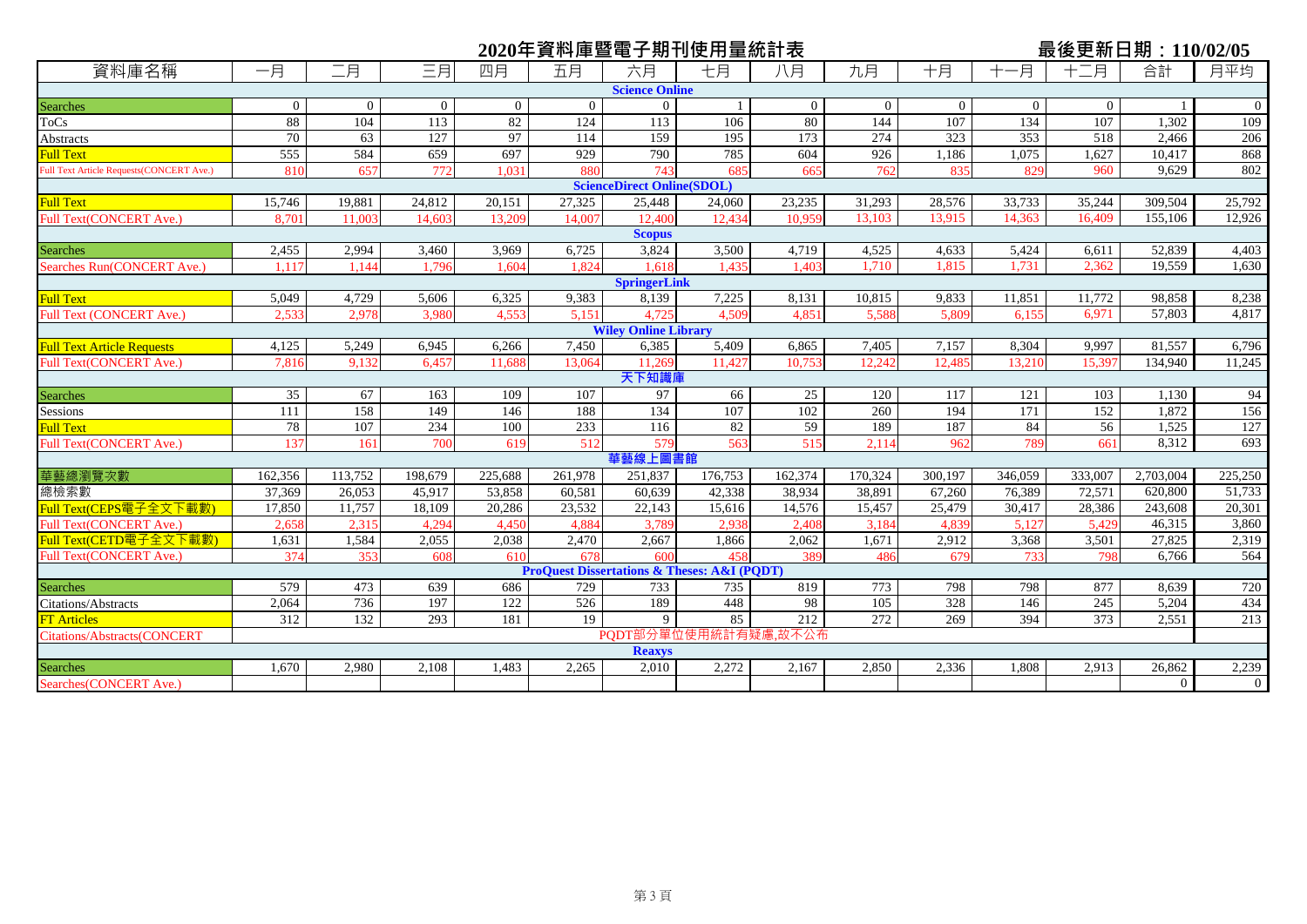|                                    |                |                |                |                         | 2020年資料庫暨電子期刊使用量統計表                                                        |                                     |           |                |                 |                  |                | 最後更新日期: 110/02/05 |                 |              |
|------------------------------------|----------------|----------------|----------------|-------------------------|----------------------------------------------------------------------------|-------------------------------------|-----------|----------------|-----------------|------------------|----------------|-------------------|-----------------|--------------|
| 資料庫名稱                              | 一月             | 二月             | 三月             | 四月                      | 五月                                                                         | 六月                                  | 七月        | 八月             | 九月              | 十月               | 一月<br>$^+$     | 十二月               | 合計              | 月平均          |
| CONCERT聯盟以外部份                      |                |                |                |                         |                                                                            |                                     |           |                |                 |                  |                |                   |                 |              |
|                                    |                |                |                |                         | <b>OCLC WorldCat Discovery Services-OCLC Collection (OCLC FirstSearch)</b> |                                     |           |                |                 |                  |                |                   |                 |              |
| Searches                           | 14             | 20             | 16             | 107                     | 26                                                                         | 12                                  | 9         | 8              | 59              | 78               | 76             | 22                | 447             | 37           |
| Sessions                           | 178            | 161            | 192            | 208                     | 185                                                                        | 158                                 | 172       | 162            | 199             | 227              | 206            | 191               | 2,239           | 187          |
|                                    |                |                |                |                         |                                                                            | <b>ACM</b>                          |           |                |                 |                  |                |                   |                 |              |
| <b>Searches</b>                    | 114            | 102            | 253            | 87                      | 159                                                                        | 82                                  | 184       | 160            | 235             | 457              | 233            | 529               | 2,595           | 216          |
| <b>Article Requests</b>            | 188            | 328            | 525            | 304                     | 482                                                                        | 402<br><b>ACS</b>                   | 423       | 479            | 621             | 978              | 735            | 1,266             | 6,731           | 561          |
|                                    | 2,486          | 3,491          | 5,323          | 3,540                   | 4,059                                                                      | 2,656                               | 3,650     | 3,125          | 6,722           | 6,528            | 6,114          | 4,922             | 52,616          | 4,385        |
| Searches<br><b>Total Full Text</b> | 4,079          | 6,872          | 8,727          | 6,320                   | 7,897                                                                      | 5,875                               | 6,961     | 6,104          | 9,102           | 9,469            | 10,362         | 10,496            | 92,264          | 7,689        |
|                                    |                |                |                |                         |                                                                            | AIP電子期刊                             |           |                |                 |                  |                |                   |                 |              |
| Searches                           | 44             | 116            | 132            | 242                     | 240                                                                        | 116                                 | 62        | 248            | 88              | 403              | 226            | 86                | 2,003           | 167          |
| <b>Total Full Text</b>             | 573            | 824            | 777            | 886                     | 1,160                                                                      | 1,014                               | 1,266     | 1,902          | 1,233           | 1,579            | 1,438          | 1,367             | 14,019          | 1,168        |
|                                    |                |                |                |                         |                                                                            | <b>Alexander Music Online</b>       |           |                |                 |                  |                |                   |                 |              |
| <b>Searches</b>                    | 115            | 75             | 406            | 520                     | 186                                                                        | 253                                 | 259       | 127            | 92              | 109              | 82             | 79                | 2,303           | 192          |
| Clicks                             | 36             | 13             | 103            | 168                     | 51                                                                         | 78                                  | 99        | 49             | $\overline{11}$ | $\boldsymbol{0}$ | 25             | 14                | 647             | 54           |
| Views                              | 53             | 23             | 169            | 233                     | 74                                                                         | 144                                 | 125       | 57             | 15              | $\mathbf{0}$     | 38             | 41                | 972             | 81           |
| Playbacks by collection            | 102            | 8              | 112            | 289                     | 143                                                                        | 270                                 | 240       | 90             | 38              | 216              | 76             | 44                | 1,628           | 136          |
|                                    |                |                |                |                         |                                                                            | AREMOS經濟統計資料庫(網路版)                  |           |                |                 |                  |                |                   |                 |              |
| 登入數                                | 34             | 46             | 43             | 31                      | 23                                                                         | 14                                  | 28        | 17             | 10              | 10               | 20             | 10                | 286             | 24           |
|                                    |                |                |                |                         |                                                                            | Art & Architecture Complete (EBSCO) |           |                |                 |                  |                |                   |                 |              |
| <b>Searches</b>                    | 2,046<br>622   | 2,389          | 3,518          | 3,123                   | 3,243                                                                      | 2,169                               | 2,682     | 2,016          | 2,135           | 2,498            | 2,665          | 3,153             | 31,637<br>9,574 | 2,636<br>798 |
| Sessions<br>Abstracts              | 28             | 663<br>5       | 984<br>41      | 862<br>166              | 892<br>38                                                                  | 681<br>33                           | 800<br>11 | 692<br>5       | 703<br>10       | 819<br>17        | 836<br>79      | 1,020<br>35       | 468             | 39           |
| <b>Total Full Text</b>             | 53             | 23             | 25             | 55                      | 63                                                                         | 46                                  | 14        | $\tau$         | 19              | $44\,$           | 98             | 24                | 471             | 39           |
|                                    |                |                |                |                         |                                                                            | <b>Cambridge Journals</b>           |           |                |                 |                  |                |                   |                 |              |
| Full-Text(現刋)                      | 332            | 208            | 640            | 423                     | 815                                                                        | 536                                 | 192       | 203            | 450             | 322              | 383            | 456               | 4,960           | 413          |
| Full-Text(過刋)                      | 68             | 41             | 59             | 37                      | 90                                                                         | 46                                  |           |                |                 |                  |                |                   | 341             | 28           |
|                                    |                |                |                |                         | <b>Computers &amp; Applied Sciences Complete (EBSCO)</b>                   |                                     |           |                |                 |                  |                |                   |                 |              |
| <b>Searches</b>                    | 1,880          | 2,400          | 3,521          | 3,108                   | 3,073                                                                      | 2,162                               | 2,698     | 2,015          | 2,096           | 2,491            | 2,492          | 3,145             | 31,081          | 2,590        |
| Sessions                           | 596            | 656            | 986            | 839                     | 876                                                                        | 675                                 | 809       | 697            | 693             | 806              | 805            | 1,015             | 9,453           | 788          |
| Abstracts                          | 68             | 99             | 417            | 79                      | $72\,$                                                                     | $22\,$                              | 88        | 70             | $28\,$          | 69               | 62             | 42                | 1,116           | 93           |
| <b>Total Full Text</b>             | 25             | 32             | 20             | 15                      | 29                                                                         | 24                                  | 23        | 23             | 9               | 32               | 41             | 29                | 302             | 25           |
|                                    |                |                |                |                         |                                                                            | <b>Credo Reference</b>              |           |                |                 |                  |                |                   |                 |              |
| <b>Searches</b>                    | $\overline{2}$ | 15             | 379            | 60                      | 23                                                                         | 61                                  | 25        | $\sqrt{2}$     | 16              | 29               | 38             | 10                | 660             | 55           |
| Sessions                           | 36<br>38       | 39<br>58       | 261<br>1.036   | 112<br>293              | 55<br>101                                                                  | 55<br>183                           | 46<br>134 | 38<br>45       | 46<br>72        | 43<br>73         | 44<br>123      | 45<br>69          | 820<br>2.225    | 68           |
| <b>Page Views</b>                  |                |                |                |                         |                                                                            | DDC數位化論文典藏聯盟                        |           |                |                 |                  |                |                   |                 | 185          |
|                                    | 10,391         | 8,269          | 12,338         | 13,817                  | 11,874                                                                     | 5,966                               | 74        | 62             | 124             | 135              | 232            | 107               | 63,389          | 5,282        |
| Searches<br>Sessions               | 10,512         | 8,510          | 20,862         | 46,700                  | 36,424                                                                     | 35,188                              | 160       | 131            | 203             | 220              | 240            | 238               | 159,388         | 13,282       |
| <b>Full Text</b>                   | 340            | 207            | 259            | 215                     | 282                                                                        | 199                                 | 158       | 107            | 186             | 267              | 109            | 104               | 2,433           | 203          |
|                                    |                |                |                |                         | <b>Digital National Security Archive (ProQuest)</b>                        |                                     |           |                |                 |                  |                |                   |                 |              |
| Searches                           | 400            | 381            | 457            | 572                     | 646                                                                        | 669                                 | 621       | 775            | 677             | 727              | 622            | 744               | 7,291           | 608          |
| <b>Citations/Abstracts</b>         | $\overline{0}$ | $\overline{0}$ | $\overline{0}$ | $\overline{\mathbf{3}}$ | $\overline{0}$                                                             | $\overline{0}$                      | 9         | $\mathbf{0}$   | $\overline{4}$  | -1               | $\overline{0}$ | -1                | 18              | 2            |
| <b>FT</b> Articles                 | $\overline{0}$ | $\mathbf{1}$   | $\mathbf{1}$   | 9                       | $\overline{2}$                                                             | $\overline{2}$                      | 13        | $\overline{0}$ | 31              | 25               | 29             | 10                | 123             | 10           |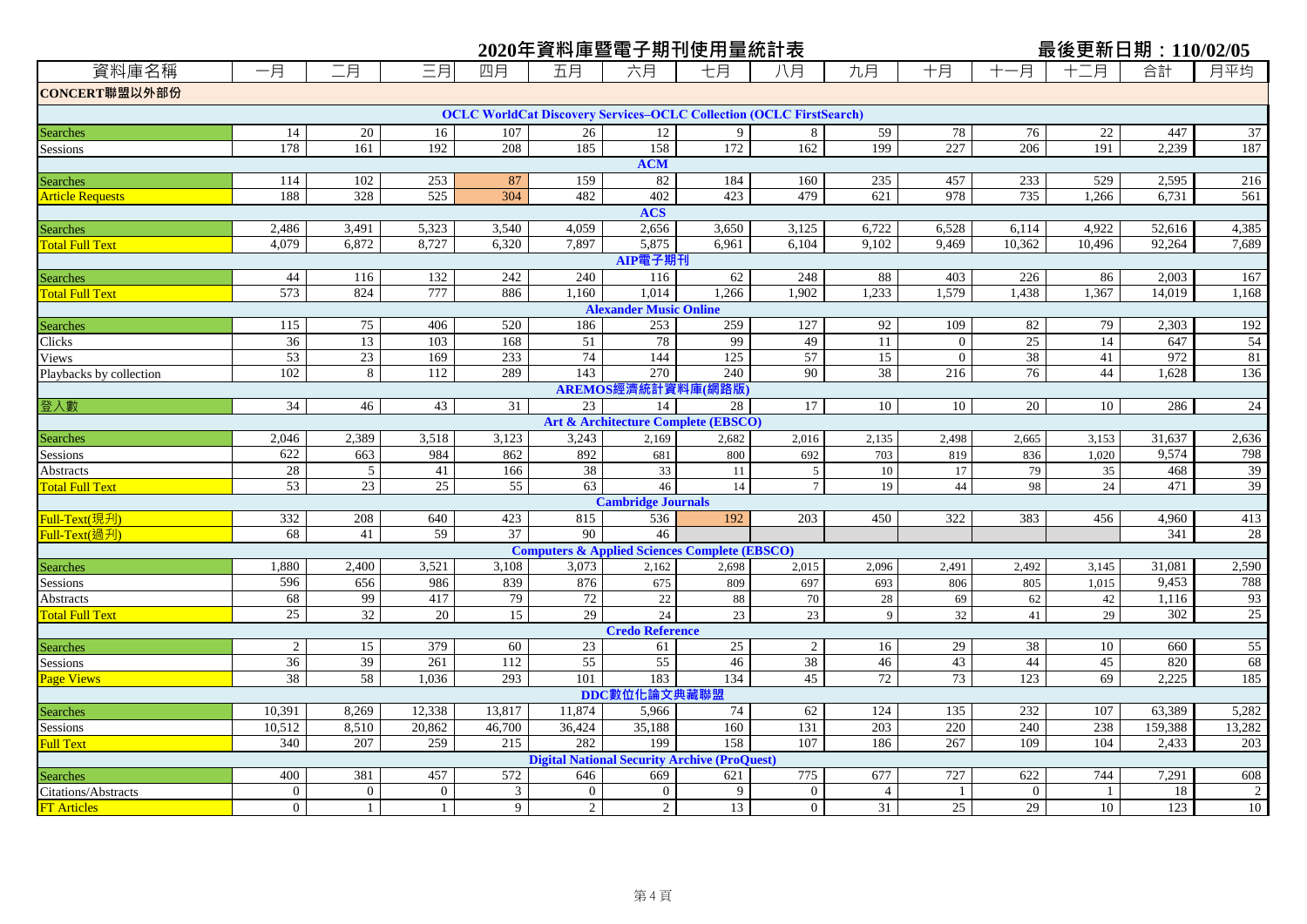|                                     |                      |                      |                      |                      |                    |                          | 2020年資料庫暨電子期刊使用量統計表                                          |                      |                   |                   |                   | <u>最後更新日期: 110/02/05</u> |                |                    |
|-------------------------------------|----------------------|----------------------|----------------------|----------------------|--------------------|--------------------------|--------------------------------------------------------------|----------------------|-------------------|-------------------|-------------------|--------------------------|----------------|--------------------|
| 資料庫名稱                               | 一月                   | 二月                   | 三月                   | 四月                   | 五月                 | 六月                       | 七月                                                           | 八月                   | 九月                | 十月                | -月                | 十二月                      | 合計             | 月平均                |
|                                     |                      |                      |                      |                      |                    | <b>EAI</b>               |                                                              |                      |                   |                   |                   |                          |                |                    |
| Searches                            |                      | $\overline{0}$       | $\overline{0}$       | $\mathbf{0}$         | $\overline{2}$     | $\overline{0}$           | 8                                                            | $\overline{0}$       | $\overline{0}$    | $\overline{0}$    | $\overline{0}$    | $\overline{0}$           | 11             |                    |
| Sessions                            | $\overline{4}$       | $\overline{0}$       | $\overline{2}$       | $\overline{0}$       | 5 <sup>5</sup>     | 1                        | $\overline{4}$                                               | $\overline{0}$       | $7\overline{ }$   | $\sqrt{2}$        | 6                 | -1                       | 32             | 3                  |
| <b>Full Text</b>                    | $\overline{4}$       | $\overline{0}$       | $\overline{2}$       | $\overline{0}$       | 10                 | $\overline{0}$           | $\tau$                                                       | $\overline{0}$       | 9                 | 1                 | 12                | $\mathbf{0}$             | 45             | $\overline{4}$     |
|                                     |                      |                      |                      |                      |                    |                          | <b>Education Research Complete (EBSCO)</b>                   |                      |                   |                   |                   |                          |                |                    |
| Searches<br>Sessions                | 2,307                | 2,788                | 3,823                | 3,343                | 3,357              | 2,453                    | 2,985                                                        | 2,173                | 2,231             | 2,836             | 2,714             | 3,354                    | 34,364         | 2,864              |
|                                     | 773                  | 859                  | 1,222                | 1,041                | 1,093              | 832                      | 987                                                          | 840                  | 822               | 1,026             | 1,006             | 1,204                    | 11,705         | 975                |
| Abstracts                           | 285<br>368           | 799<br>482           | 993                  | 1,241<br>554         | 695<br>482         | 477<br>402               | 346<br>414                                                   | 256<br>356           | 317<br>472        | 837               | 1,275             | 309<br>534               | 7,830<br>5,676 | 653<br>473         |
| <b>Total Full Text</b>              |                      |                      | 602                  |                      |                    | <b>EndNote</b>           |                                                              |                      |                   | 468               | 542               |                          |                |                    |
| 瀏覽數                                 | 1,741                | 1,787                | 3,154                | 2,539                | 2,665              | 2,520                    | 2,040                                                        | 1,157                | 4,344             | 3,844             | 2,675             | 3,279                    | 31,745         | 2,645              |
| 訪客數                                 | 643                  | 494                  | 753                  | 721                  | 792                | 541                      | 331                                                          | 198                  | 607               | 618               | 483               | 481                      | 6,662          | 555                |
| 人次                                  | 197                  | 199                  | 263                  | 215                  | 210                | 177                      | 185                                                          | 129                  | 304               | 284               | 242               | 252                      | 2,657          | 221                |
| 下載量                                 | 135                  | 182                  | 287                  | 202                  | 212                | 196                      | 251                                                          | 145                  | 527               | 457               | 316               | 416                      | 3,326          | 277                |
|                                     |                      |                      |                      |                      |                    | <b>ERIC (EBSCO)</b>      |                                                              |                      |                   |                   |                   |                          |                |                    |
| Searches                            | 11,027               | 9,601                | 13,962               | 14,180               | 13,958             | 11,939                   | 11,034                                                       | 9,540                | 11,123            | 15,452            | 14,765            | 15,904                   | 152,485        | 12,707             |
| Sessions                            | 26,042               | 29,600               | 46,659               | 44,375               | 40,646             | 30,755                   | 27,961                                                       | 11,462               | 5,157             | 6,394             | 6,150             | 6,304                    | 281,505        | 23,459             |
| Abstracts                           | 577                  | 2,402                | 1,784                | 2,942                | 1,699              | 3,128                    | 917                                                          | 1,801                | 1,503             | 2,404             | 2,068             | 712                      | 21,937         | 1,828              |
|                                     |                      |                      |                      |                      |                    | <b>ERIC</b> (ProQuest)   |                                                              |                      |                   |                   |                   |                          |                |                    |
| Searches                            | 465                  | 441                  | 535                  | 637                  | 824                | 728                      | 804                                                          | 829                  | 726               | 802               | 726               | 880                      | 8,397          | 700                |
| Citations/Abstracts                 | 262                  | 330                  | 113                  | 396                  | 1,271              | 584                      | 583                                                          | 900                  | 1,173             | 203               | 290               | 546                      | 6,651          | 554                |
| <b>FT Articles</b>                  |                      | $\theta$             |                      | $\overline{0}$       | $\Omega$           | 3                        | $\overline{0}$                                               | $\overline{0}$       | $\overline{0}$    | $\overline{0}$    | $\Omega$          |                          | 6              | -1                 |
|                                     |                      |                      |                      |                      |                    | <b>GreenFILE (EBSCO)</b> |                                                              |                      |                   |                   |                   |                          |                |                    |
| Searches<br>Sessions                | 10,805               | 9,462                | 13,801               | 13,966               | 13,833             | 11,681                   | 10,699                                                       | 9,398                | 10,972            | 15,177            | 14,506            | 15,751                   | 150,051        | 12,504             |
|                                     | 4,217                | 3,691                | 5,441                | 5,184                | 5,525              | 4,876                    | 4,293                                                        | 3,756                | 4,612             | 6,327             | 6,097             | 6,267                    | 60,286         | 5,024              |
| Abstracts<br><b>Total Full Text</b> | 9<br>$\overline{0}$  | 15<br>$\mathfrak{S}$ | 17<br>$\overline{0}$ | 12<br>$\overline{0}$ | $\tau$<br>$\Omega$ | 9                        | 8<br>$\overline{0}$                                          | 13<br>$\overline{0}$ | 3<br>$\mathbf{1}$ | 9<br>$\mathbf{0}$ | 8<br>$\mathbf{0}$ | 10                       | 120<br>8       | 10<br>$\mathbf{1}$ |
|                                     |                      |                      |                      |                      |                    |                          | <b>Humanities International Complete (EBSCO)</b>             |                      |                   |                   |                   |                          |                |                    |
| Searches                            | 1,986                | 2,488                | 3,552                | 3,117                | 3,145              | 2,175                    | 2,684                                                        | 2,043                | 2,113             | 2,630             | 2,717             | 3,207                    | 31,857         | 2,655              |
| Sessions                            | 617                  | 677                  | 994                  | 860                  | 907                | 689                      | 806                                                          | 709                  | 716               | 865               | 854               | 1,059                    | 9,753          | 813                |
| Abstracts                           | 48                   | 62                   | 71                   | 67                   | 161                | 73                       | 25                                                           | 24                   | 33                | 102               | 109               | 86                       | 861            | 72                 |
| <b>Total Full Text</b>              | 68                   | 143                  | 70                   | 57                   | 72                 | 61                       | 45                                                           | 34                   | 47                | 98                | 111               | 120                      | 926            | 77                 |
|                                     |                      |                      |                      |                      |                    |                          | <b>MLA International Bibliography with Full Text (EBSCO)</b> |                      |                   |                   |                   |                          |                |                    |
| Searches                            | 1,892                | 2,394                | 3,429                |                      |                    |                          |                                                              |                      |                   |                   |                   |                          | 7,715          | 643                |
| Sessions                            | 642                  | 714                  | 1,020                |                      |                    |                          |                                                              |                      |                   |                   |                   |                          | 2,376          | 198                |
| Abstracts                           | 55                   | 35                   | 30                   |                      |                    |                          |                                                              |                      |                   |                   |                   |                          | 120            | 10                 |
| <b>Total Full Text</b>              | 172                  | 176                  | 219                  |                      |                    |                          |                                                              |                      |                   |                   |                   |                          | 567            | 47                 |
|                                     |                      |                      |                      |                      |                    | MagV電子雜誌                 |                                                              |                      |                   |                   |                   |                          |                |                    |
| 瀏覽次數                                | 2,392                | 2,102                | 3,207                | 4,666                | 4,940              | 4,948                    | 4,936                                                        | 4,038                | 4,307             | 4,126             | 4,357             | 4,249                    | 48,268         | 4,022              |
|                                     |                      |                      |                      |                      |                    | <b>PNAS</b>              |                                                              |                      |                   |                   |                   |                          |                |                    |
| Searches                            | $\overline{2}$       | 6                    | 46                   | $\overline{2}$       | 53                 | 102                      | 35                                                           | 17                   | 19                | 28                | 41                | 15                       | 366            | 31                 |
| Table of Contents                   | $\mathfrak{Z}$<br>67 | 6                    | 15                   | $\mathfrak{Z}$<br>75 | 8<br>107           | 11<br>77                 | 41                                                           | 15<br>77             | 19                | 15<br>137         | 21<br>174         | 26                       | 183            | $\overline{15}$    |
| Abstracts<br><b>Full Text</b>       |                      | 44<br>222            | 95                   | 337                  | 439                | 446                      | 86<br>366                                                    | 330                  | 109<br>510        |                   |                   | 195<br>529               | 1,243          | 104                |
|                                     | 194                  |                      | 284                  |                      |                    |                          | <b>Professional Development Collection (EBSCO)</b>           |                      |                   | 515               | 564               |                          | 4,736          | 395                |
| Searches                            |                      | 5,629                | 13,713               | 13,996               | 13,803             | 11,720                   | 10,686                                                       | 9,407                | 10,992            | 15,257            | 14,499            | 15,787                   | 135,489        | 11,291             |
| Sessions                            |                      | 2,202                | 5,474                | 5,209                | 5,534              | 4,892                    | 4,303                                                        | 3,761                | 4,626             | 6,360             | 6,108             | 6,284                    | 54,753         | 4,563              |
| Abstracts                           |                      | 210                  | 258                  | 218                  | 209                | 150                      | 153                                                          | 175                  | 136               | 160               | 119               | 142                      | 1,930          | 161                |
| <b>Total Full Text</b>              |                      | 112                  | 140                  | 196                  | 204                | 199                      | 157                                                          | 181                  | 135               | 211               | 136               | 199                      | 1,870          | 156                |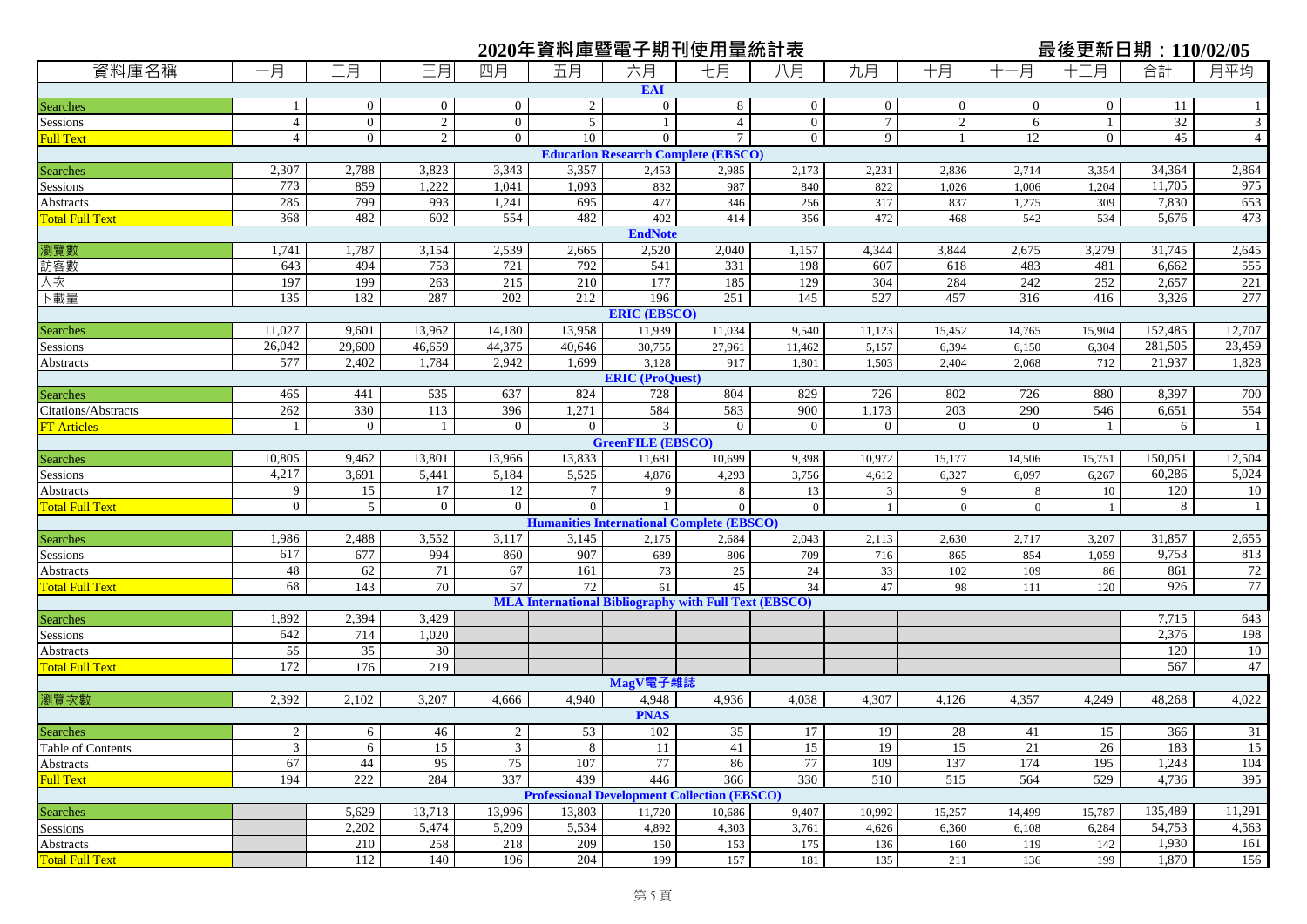# **2020年資料庫暨電子期刊使用量統計表 最後更新日期:110/02/05**

| 資料庫名稱                     | 一月              | 二月             | 三月              | 四月           | 五月                                                                      | 六月                                      | 七月                        | 八月              | 九月                    | 十月     | 十一月    | 十二月             | 合計                | 月平均            |
|---------------------------|-----------------|----------------|-----------------|--------------|-------------------------------------------------------------------------|-----------------------------------------|---------------------------|-----------------|-----------------------|--------|--------|-----------------|-------------------|----------------|
|                           |                 |                |                 |              | ProQuest Historical Newspapers: South China Morning Post 南華早報 (PQ-SCMP) |                                         |                           |                 |                       |        |        |                 |                   |                |
| Searches                  | 401             | 381            | 456             | 559          | 654                                                                     | 634                                     | 613                       | 767             | 642                   | 701    | 641    | 752             | 7,201             | 600            |
| Citations/Abstracts       | $\mathbf{3}$    | $\overline{0}$ | $\mathbf{0}$    | $\mathbf{0}$ | $\overline{0}$                                                          | $\Omega$                                | $\overline{0}$            | $\mathbf{0}$    | $\overline{1}$        | 12     | 12     | 2               | $\overline{30}$   | $\mathfrak{Z}$ |
| <b>FT</b> Articles        | $\overline{8}$  | $\overline{0}$ | $\overline{0}$  | 16           | $\overline{2}$                                                          | 138                                     | $\overline{2}$            | $\mathbf{1}$    | 13                    | 46     | 21     | $\overline{52}$ | 299               | 25             |
|                           |                 |                |                 |              |                                                                         | <b>APA PsycArticles (EBSCO)</b>         |                           |                 |                       |        |        |                 |                   |                |
| Searches<br>Sessions      | 11,153          | 9,857          | 14,193          | 14,499       | 14,243                                                                  | 12,147                                  | 11,188                    | 9,669           | 11,510                | 15,599 | 15,130 | 144,601         | 283,789           | 23,649         |
|                           | 4,410           | 3,905          | 5,694           | 5,477        | 5,841                                                                   | 5,123                                   | 4,532                     | 3,972           | 4,824                 | 6,570  | 6,413  | 5,820           | 62,581            | 5,215          |
| Abstracts                 | 413             | 234            | 404             | 519          | 526                                                                     | 615                                     | 690                       | 333             | 1,974                 | 340    | 397    | 542             | 6,987             | 582            |
| <b>Total Full Text</b>    | 791             | 639            | 945             | 1,067        | 924                                                                     | 753                                     | 827                       | 680             | 702                   | 689    | 1,021  | 1.132           | 10,170            | 848            |
|                           |                 |                |                 |              | <b>RILM Abstracts of Music Literature with Full Text (EBSCO)</b>        |                                         |                           |                 |                       |        |        |                 |                   |                |
| Searches                  | 1,883           | 2,336          | 3,323           |              |                                                                         |                                         |                           |                 |                       |        |        |                 | 7,542             | 629            |
| Sessions                  | 590             | 642            | 936             |              |                                                                         |                                         |                           |                 |                       |        |        |                 | 2,168             | 181            |
| <b>Abstracts</b>          | 14              | $\overline{5}$ | 22              |              |                                                                         |                                         |                           |                 |                       |        |        |                 | 41                | $\mathfrak{Z}$ |
| <b>Total Full Text</b>    | $\mathfrak{S}$  | $\overline{4}$ | $\overline{32}$ |              |                                                                         |                                         |                           |                 |                       |        |        |                 | 41                | $\overline{3}$ |
|                           |                 |                |                 |              |                                                                         | <b>RSC (Royal Society of Chemistry)</b> |                           |                 |                       |        |        |                 |                   |                |
| <b>Total Full Text</b>    | 967             | 1,424          | 1,515           | 1,283        | 1,853                                                                   | 1,448                                   | 1,601                     | 1,336           | 1,568                 | 1,705  | 1,781  | 2,261           | 18,742            | 1,562          |
|                           |                 |                |                 |              |                                                                         | <b>SAGE HSS Package (484種)</b>          |                           |                 |                       |        |        |                 |                   |                |
| Searches                  | 1,221           | 1,785          | 3,558           | 1,530        | 2,455                                                                   | 1,405                                   | 1,603                     | 1,928           | 1,943                 | 3,182  | 2,551  | 2,413           | 25,574            | 2,131          |
| Total Full Text           | 3,899           | 3,468          | 3,687           | 3,410        | 3,951                                                                   | 3,333                                   | 3,454                     | 3,375           | 3,928                 | 5,603  | 6,324  | 7,630           | 52,062            | 4,339          |
|                           |                 |                |                 |              |                                                                         | <b>Taylor &amp; Francis eJournals</b>   |                           |                 |                       |        |        |                 |                   |                |
| Searches                  | 1,028           | 2,191          | 4,894           | 2,919        | 2,431                                                                   | 1,794                                   | 1,483                     | 1,130           | 2,570                 | 3,306  | 3,212  | 3,768           | 30,726            | 2,561          |
| Full-Text(現刋)             | 3,241           | 3,304          | 3,975           | 4,308        | 5,026                                                                   | 3,823                                   | 3,670                     | 3,893           | 5,030                 | 5,186  | 5,766  | 7,072           | 54,294            | 4,525          |
| Full-Text(過刋)             | 98              | 104            | 210             | 142          | 169                                                                     | 179                                     | 127                       | 121             | 162                   | 193    | 205    | 319             | 2,029             | 169            |
|                           |                 |                |                 |              | U.S. Newsstream美國新聞全文資料庫 (ProQuest)                                     |                                         |                           |                 |                       |        |        |                 |                   |                |
| Searches                  | 403             | 379            | 465             | 600          | 644                                                                     | 633                                     | 613                       | 767             | 623                   | 704    | 634    | 739             | 7,204             | 600            |
| Citations/Abstracts       | $7\phantom{.0}$ | 8<br>9         | 2               | 15<br>61     | 9<br>15                                                                 | 5<br>19                                 | $\overline{2}$            | 8<br>24         | $7\phantom{.0}$<br>16 | 9      | 13     | 12<br>180       | 97<br>522         | $\,8\,$<br>44  |
| <b>FT</b> Articles        | 66              |                | 16              |              |                                                                         |                                         | $\,8\,$                   |                 |                       | 42     | 66     |                 |                   |                |
|                           |                 |                |                 |              |                                                                         |                                         | WGSN (原StyleSight趨勢圖像資料庫) |                 |                       |        |        |                 |                   |                |
| Forecast & Analysis       |                 |                |                 |              |                                                                         |                                         |                           |                 |                       |        |        |                 | $\overline{0}$    | $\overline{0}$ |
|                           |                 | 37             |                 |              | 644                                                                     | Acer Walking Library外文雜誌                |                           | 20              |                       | 287    |        |                 |                   |                |
| <b>Preview Count</b>      | 16              |                | 276             | 175          |                                                                         | 82<br>HyRead電子雜誌                        | 35                        |                 | 143                   |        | 351    | 163             | 2,229             | 186            |
|                           | 1,074           | 1,239          | 1,378           | 1,253        | 1,143                                                                   | 1,141                                   | 944                       | 1,210           | 1,325                 | 1,438  | 1,472  |                 |                   | 1,244          |
| Searches (每月瀏覽雜誌詳目次數)     | 18,904          | 18,351         | 23,657          | 20,896       | 19,155                                                                  | 22,966                                  | 18,879                    | 20,473          | 21,140                | 20,040 | 21,492 | 1,313<br>18,685 | 14,930<br>244,638 | 20,387         |
| Title Requests (每月閱讀雜誌次數) | 600             | 618            | 794             | 652          | 642                                                                     | 762                                     | 623                       | 672             | 684                   | 692    | 715    | 588             | 8,042             | 670            |
|                           |                 |                |                 |              |                                                                         | Smile英語學習網                              |                           |                 |                       |        |        |                 |                   |                |
| 瀏覽數                       | 49              | 34             | 44              | 39           | $\overline{30}$                                                         | 54                                      | $\overline{37}$           | $\overline{24}$ | 21                    | 28     | 20     | 26              | 406               | 34             |
| 訪客數                       | 46              | 30             | 43              | 37           | 29                                                                      | 53                                      | $\overline{35}$           | $\overline{23}$ | 20                    | 26     | 18     | 22              | 382               | 32             |
| 人次                        | 28              | 19             | 33              | 24           | 23                                                                      | 38                                      | 28                        | 19              | 18                    | 23     | 13     | 16              | 282               | 24             |
|                           |                 |                |                 |              |                                                                         |                                         | 全文報紙資料庫 (原Udndata聯合知識庫)   |                 |                       |        |        |                 |                   |                |
| 登入次數                      | 506             | 365            | 530             | 648          | 615                                                                     | 512                                     | 533                       | 435             | 465                   | 483    | 425    | 427             | 5,944             | 495            |
|                           | 5,806           | 3,477          | 2,618           | 3,158        | 4,427                                                                   | 3,571                                   | 6,668                     | 4,317           | 3,971                 | 2,627  | 2,291  | 2,628           | 45,559            | 3,797          |
| 内文點閱<br>文標點閱              | 1,957           | 1,426          | 1,524           | 2,390        | 2,733                                                                   | 2,176                                   | 2,905                     | 1,875           | 1,606                 | 1,219  | 884    | 1,381           | 22,076            | 1,840          |
|                           |                 |                |                 |              |                                                                         |                                         |                           |                 |                       |        |        |                 |                   |                |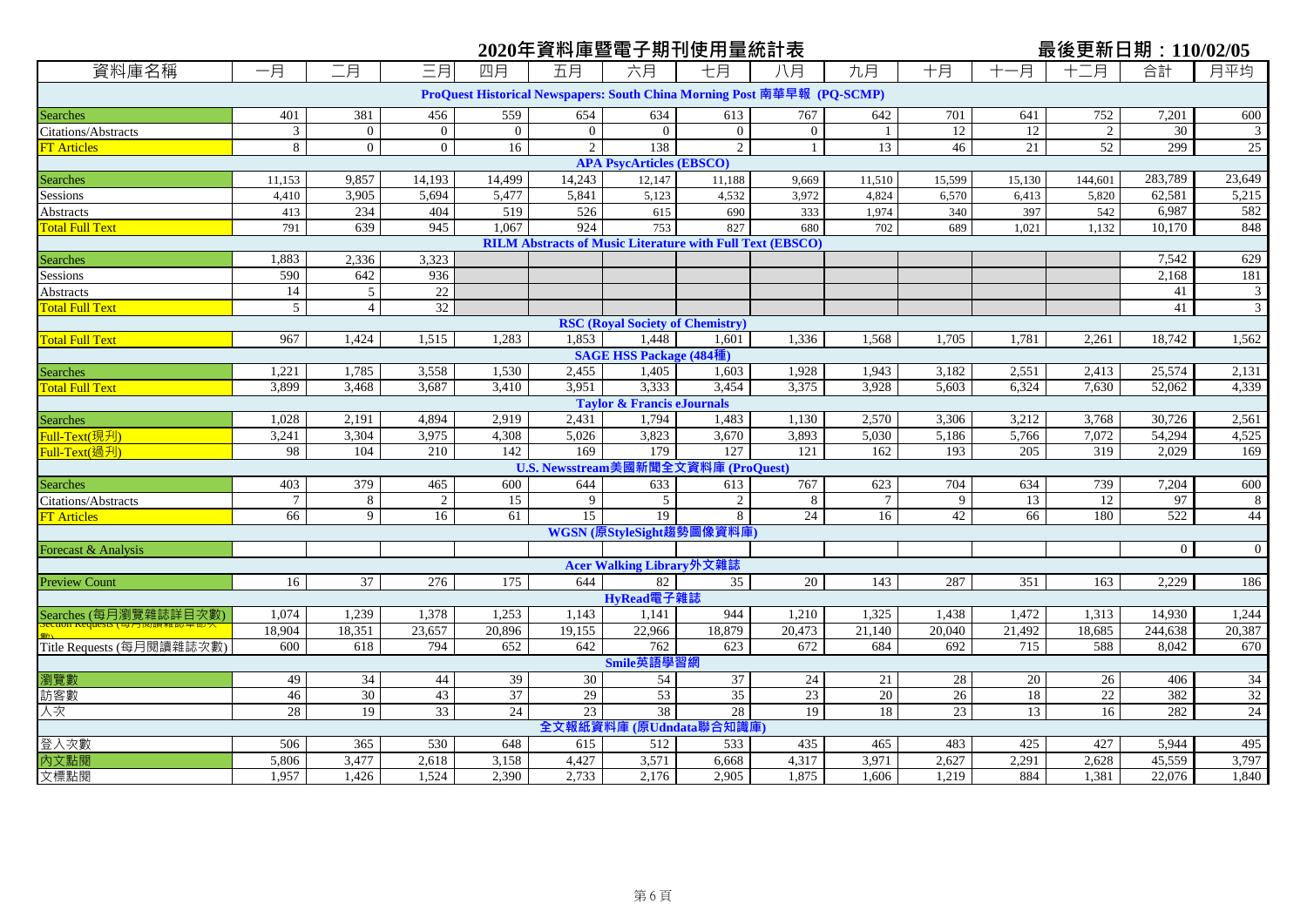|                                                 |                |                 |          |                |                |                 | 2020年資料庫暨電子期刊使用量統計表 |                |                |                |          |          | 最後更新日期:110/02/05 |         |
|-------------------------------------------------|----------------|-----------------|----------|----------------|----------------|-----------------|---------------------|----------------|----------------|----------------|----------|----------|------------------|---------|
| 資料庫名稱                                           | 一月             | 二月              | 三月       | 四月             | 五月             | 六月              | 七月                  | 八月             | 九月             | 十月             | 十一月      | 十二月      | 合計               | 月平均     |
|                                                 |                |                 |          |                |                | 大英線上教育版 (BOLAE) |                     |                |                |                |          |          |                  |         |
| <b>Document</b>                                 | 893            | 689             | 1,360    | 1,897          | 1,659          | 1,788           | 849                 | 807            | 1,675          | 1,466          | 1,513    | 1,659    | 16,255           | 1,355   |
| Queries                                         | 384            | 244             | 372      | 298            | 217            | 248             | 116                 | 102            | 232            | 205            | 349      | 352      | 3,119            | 260     |
| Media                                           | 128            | 75              | 73       | 118            | 119            | 131             | 61                  | 65             | 129            | 187            | 205      | 251      | 1,542            | 129     |
| Hits                                            | 185,128        | 57,260          | 155,997  | 175,291        | 157,828        | 168,594         | 69.409              | 65,734         | 157,847        | 84,473         | 151.611  | 168.593  | 1,597,765        | 133,147 |
|                                                 |                |                 |          |                | 中國博碩士論文全文資料庫   |                 | (臺灣站點+青島站點)         |                |                |                |          |          |                  |         |
| 檢索(Search)                                      | 20,704         | 12,538          | 20,899   | 22,015         | 25,275         | 20,491          | 12,427              | 10.186         | 14,621         | 20,113         | 22,307   | 31,324   | 232,900          | 19,408  |
| 瀏覽                                              | 1.687          | 1,159           | 1.782    | 1.527          | 1.949          | 1,391           | 802                 | 920            | 1.222          | 1.886          | 2.177    | 3,137    | 19.639           | 1,637   |
| $\sqrt{\frac{1}{1 + \frac{1}{2}}}}$ (Full Text) | 1.260          | 863             | 1.405    | 1,291          | 1,477          | 1.184           | 768                 | 813            | 1.033          | 1,355          | 1.963    | 2,839    | 16,251           | 1,354   |
|                                                 |                |                 |          |                | 中國期刊全文資料庫      |                 | (臺灣站點+青島站點)         |                |                |                |          |          |                  |         |
| 檢索(Search)                                      | 28,208         | 19,381          | 29,632   | 30,400         | 130,160        | 11,380          | 7,309               | 12,823         | 11.088         | 14,897         | 17,826   | 40,510   | 353,614          | 29,468  |
| 瀏覽                                              | 6,289          | 4,697           | 6,853    | 6,786          | 7,972          | 6,534           | 9,083               | 5,070          | 6,624          | 10,591         | 7,828    | 9,982    | 88,309           | 7,359   |
| 下載(Full Text)                                   | 5,096          | 3,877           | 5,796    | 5,358          | 6.665          | 6,292           | 6,877               | 4,029          | 5,465          | 7,659          | 6,200    | 7,929    | 71,243           | 5,937   |
|                                                 |                |                 |          |                |                | 中國基本古籍庫         |                     |                |                |                |          |          |                  |         |
| 訪客數                                             | 70             | 51              | 47       | 59             | 76             | 34              | 68                  | 48             | 71             | 72             | 66       | 92       | 754              | 63      |
| 檢索次數                                            | 959            | 482             | 404      | 680            | 732            | 288             | 691                 | 368            | 440            | 673            | 990      | 859      | 7,566            | 631     |
| 閱讀次數                                            | 3,941          | 1,559           | 1.103    | 3,237          | 2.845          | 1.884           | 1,533               | 3,410          | 1.290          | 1,885          | 2,985    | 1.704    | 27,376           | 2,281   |
|                                                 |                |                 |          |                |                | 中華文明百科全書 (古今)   | 圖書集成)               |                |                |                |          |          |                  |         |
| 瀏覽數                                             | 8,675          | 6,873           | 7,208    | 7.081          | 6,868          | 8,321           | 5,357               | 4.134          | 8.927          | 11.809         | 10.791   | 7,272    | 93,316           | 7,776   |
| 訪客數                                             | 1,434          | 1,445           | 1,996    | 1,738          | 2,172          | 2,223           | 1,991               | 1,558          | 2,033          | 1,915          | 1,969    | 2,406    | 22,880           | 1,907   |
| 人次                                              | 435            | 366             | 446      | 479            | 487            | 485             | 428                 | 379            | 567            | 546            | 510      | 543      | 5,671            | 473     |
|                                                 |                |                 |          |                |                | 光華雜誌中英對照知識      | (本機版)               |                |                |                |          |          |                  |         |
| 瀏覽數                                             | 375            | 178             | 204      | 324            | 264            | 233             | 221                 | 156            | 183            | 200            | 196      | 192      | 2,726            | 227     |
| 訪客數                                             | 38             | 33              | 35       | 32             | 36             | 36              | 38                  | 26             | 33             | 38             | 34       | 34       | 413              | 34      |
| 人次                                              | 38             | 33              | 35       | 32             | 35             | 35              | 36                  | 26             | 33             | 36             | 34       | 33       | 406              | 34      |
|                                                 |                |                 |          |                |                | 自由中國            |                     |                |                |                |          |          |                  |         |
| 人次                                              | $\overline{4}$ | $7\phantom{.0}$ | 2        | $\overline{4}$ | 6              | $\overline{7}$  | 9                   | 11             | $\overline{4}$ | 2              | $\tau$   | 6        | 69               | 6       |
| 關鍵詞查詢                                           |                | $\theta$        | $\theta$ | 2              | $\overline{7}$ | 6               | 11                  | $\overline{4}$ | $\Omega$       | $\overline{4}$ | 12       | 12       | 59               | 5       |
| 卷期瀏覽                                            | 38             | 13              | 3        | $\overline{4}$ | $\overline{4}$ | 9               | 10                  | 336            | 3 <sup>7</sup> | 2              | 50       | 19       | 491              | 41      |
| PDF調閱                                           | 426            |                 | $\theta$ | $\overline{0}$ | $\Omega$       | $\overline{0}$  | $\Omega$            | $\Omega$       | $\theta$       | $\mathbf{0}$   | $\Omega$ | $\theta$ | 427              | 36      |
| 單篇閱讀                                            | 10             | $\overline{4}$  |          | $\overline{0}$ | $\overline{4}$ | $\mathbf{1}$    | $\overline{3}$      | 99             | $\overline{2}$ | 6              | 17       | 38       | 185              | 15      |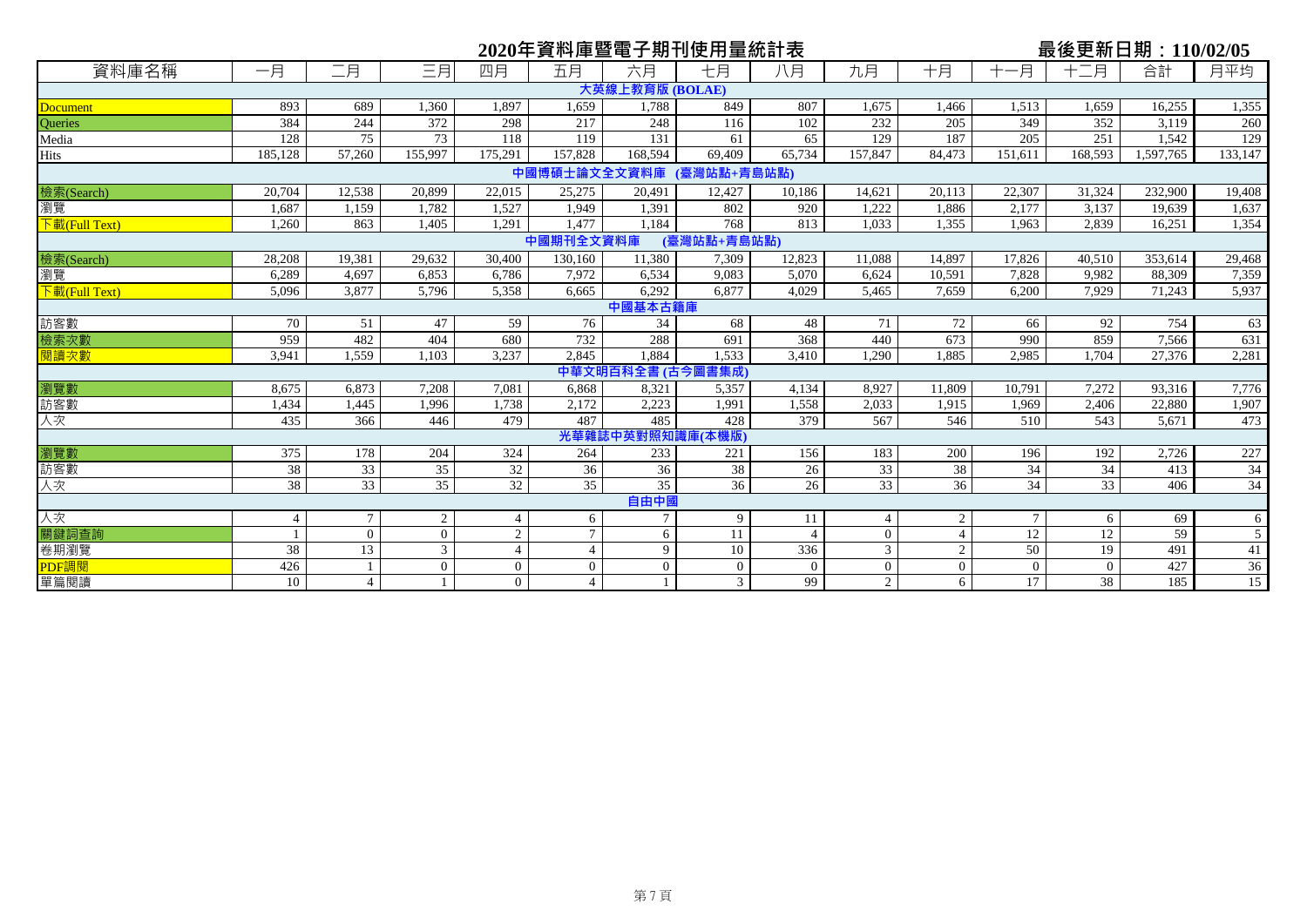|                            |              |                      |                 |                        | 2020年資料庫暨電子期刊使用量統計表            |                  |                 |                        |                       |                 |                        | 最後更新日期: 110/02/05     |                   |                 |
|----------------------------|--------------|----------------------|-----------------|------------------------|--------------------------------|------------------|-----------------|------------------------|-----------------------|-----------------|------------------------|-----------------------|-------------------|-----------------|
| 資料庫名稱                      | 一月           | 二月                   | 三月              | 四月                     | 五月                             | 六月               | 七月              | 八月                     | 九月                    | 十月              | -月                     | 十二月                   | 合計                | 月平均             |
|                            |              |                      |                 |                        |                                | 知識贏家             |                 |                        |                       |                 |                        |                       |                   |                 |
| 使用人次                       | 653          | 852                  | 1,258           | 937                    | 1,258                          | 1,032            | 437             | 519                    | 852                   | 703             | 864                    | 1,047                 | 10,412            | 868             |
|                            |              |                      |                 |                        |                                | 空中英語教室影音典藏學習系統   |                 |                        |                       |                 |                        |                       |                   |                 |
| 學習總人次                      | 92           | 71                   | 86              | 62                     | 101                            | 101              | 88              | 50                     | 75                    | 32              | 30                     | 69                    | 857               | 71              |
|                            |              |                      |                 |                        |                                | 近代中國--中國現代史知識庫   |                 |                        |                       |                 |                        |                       |                   |                 |
| 瀏覽數                        | 391          | 262                  | 236             | 242                    | 246                            | 355              | 229             | 177                    | 272                   | 255             | 326                    | 279                   | 3,270             | 273             |
| 訪客數                        | 118          | 96                   | 135             | 133                    | 146                            | 148              | 94              | 62                     | 124                   | 117             | 117                    | 92                    | 1,382             | 115             |
| 人次                         | 96           | 81                   | 102             | $\overline{95}$        | 111                            | 106              | 80              | 55                     | 106                   | 103             | 103                    | 77                    | 1,115             | 93              |
|                            |              |                      |                 |                        | 英文近現代中國報紙庫 (1832-1953) PQHN-CN |                  |                 |                        |                       |                 |                        |                       |                   |                 |
| <b>Searches</b>            | 433          | 382                  | 472             | 731                    | 708                            | 691              | 724             | 803                    | 686                   | 762             | 682                    | 791                   | 7,865             | 655             |
| <b>Citations/Abstracts</b> | 6<br>69      | -1<br>$\overline{2}$ | $\Omega$<br>25  | 11<br>$\overline{120}$ | $\overline{12}$<br>1,379       | 38<br>537        | 3<br>2,555      | $7\phantom{.0}$<br>591 | $\overline{4}$<br>109 | 87<br>585       | $\overline{10}$<br>278 | 13<br>$\overline{75}$ | 192<br>6,325      | 16<br>527       |
| <b>FT Articles</b>         |              |                      |                 |                        |                                | 哈佛商業評論           |                 |                        |                       |                 |                        |                       |                   |                 |
|                            | 49           | 59                   | 115             | 76                     | 113                            | 67               | 78              | 45                     | 162                   | 183             | 107                    | 46                    | 1,100             | 92              |
| 登入次數<br>檢索次數               | 62           | 51                   | 169             | 114                    | 142                            | 107              | 118             | 44                     | 210                   | 275             | 187                    | 45                    | 1,524             | 127             |
|                            |              |                      |                 |                        |                                |                  | 78              | 44                     |                       |                 |                        |                       |                   |                 |
| 單篇詳目檢視次數                   | 37<br>38     | 44<br>46             | 121<br>104      | 87<br>77               | 129<br>117                     | 82<br>76         | 72              | 29                     | 157<br>148            | 231<br>215      | 107<br>92              | 10<br>9               | 1,127             | 94              |
| PDF下載次數<br>PDF下載頁數         | 200          | 213                  | 469             | 337                    | 733                            | 389              | 478             | 193                    | 1.014                 | 1,520           | 640                    | 49                    | 1,023<br>6,235    | 85<br>520       |
|                            |              |                      |                 |                        |                                | 科學人雜誌知識庫(線上版)    |                 |                        |                       |                 |                        |                       |                   |                 |
| 瀏覽總人數                      | 80           | 82                   | 117             | 107                    | 114                            | 194              | 149             | 145                    | 169                   | 117             | 166                    | 193                   | 1,633             | 136             |
| 瀏覽頁面總數                     | 284          | 261                  | 588             | 579                    | 855                            | 1,380            | 292             | 305                    | 683                   | 528             | $\overline{371}$       | 712                   | 6,838             | 570             |
|                            |              |                      |                 |                        |                                | 科學月刊             |                 |                        |                       |                 |                        |                       |                   |                 |
| 瀏覽數                        | 681          | 642                  | 866             | 804                    | 973                            | 939              | 929             | 968                    | 1,580                 | 1,204           | 1,335                  | 1,085                 | 12,006            | 1,001           |
| 訪客數                        | 524          | 499                  | 653             | 605                    | 692                            | 694              | 699             | 571                    | 908                   | 828             | 937                    | 785                   | 8,395             | 700             |
| 人次                         | 323          | 302                  | 378             | 362                    | 428                            | 398              | 359             | 317                    | 469                   | 475             | 520                    | 377                   | 4.708             | 392             |
|                            |              |                      |                 |                        |                                | 高等教育知識庫          |                 |                        |                       |                 |                        |                       |                   |                 |
| 拜訪人次                       | 129          | 90                   | 231             | 158                    | 171                            | 140              | 191             | 184                    | 202                   | 280             | 164                    | 176                   | 2,116             | 176             |
| 查詢/瀏覽人次                    | 672          | 579                  | 812             | 701                    | 875                            | 555              | 1,002           | 806                    | 753                   | 1,317           | 853                    | 784                   | 9,709             | 809             |
| 閱讀次數                       | 210          | 207                  | 205             | 200                    | 219                            | 120              | 305             | 261                    | 170                   | 314             | 222                    | 220                   | 2,653             | 221             |
|                            |              |                      |                 |                        |                                | 寒泉               |                 |                        |                       |                 |                        |                       |                   |                 |
| 瀏覽數                        | 37,359       | 28,980               | 36,006          | 39,541                 | 46,774                         | 49.299           | 46,733          | 33,615                 | 37,425                | 53,186          | 53,151                 | 46,705                | 508,774           | 42,398          |
| 訪客數                        | 4,995        | 4,873                | 5,409           | 6,370                  | 6,614                          | 6,609            | 5,939           | 4,486                  | 5,200                 | 6,679           | 6,592                  | 5,989                 | 69,755            | 5,813           |
| 人次                         | 2,350        | 2,229                | 2,549           | 3,143                  | 2,972                          | 2,793            | 2,658           | 1,997                  | 2,378                 | 3,179           | 2,988                  | 2,645                 | 31,881            | 2,657           |
|                            |              |                      |                 |                        |                                | 華藝自然世界           |                 |                        |                       |                 |                        |                       |                   |                 |
| 瀏覽次數                       | 1,826        | 1,844                | 1,858           | 1,883                  | 1,898                          | 1,923            | 1,943           | 1.967                  | 1.994                 | 2,019           | 2,045                  | 2,070                 | 23,270            | 1,939           |
|                            |              |                      |                 |                        |                                | 漢珍知識網(含漢文台灣日日新報) |                 |                        |                       |                 |                        |                       |                   |                 |
| Searches                   | 5,459<br>462 | 19,257<br>609        | 20,879<br>1,055 | 14,466                 | 10,159<br>1,001                | 11,308<br>923    | 67,881<br>6,502 | 41,193<br>4,164        | 24,063<br>1,864       | 13,437<br>1,159 | 7,653<br>793           | 12,227<br>730         | 247,982<br>20,407 | 20,665<br>1,701 |
| Login                      | 5,886        | 10,387               | 11,860          | 1,145<br>9,680         | 7,883                          | 7,677            | 90,406          | 42,892                 | 32,599                | 8,729           | 5,300                  | 6,894                 | 240,193           |                 |
| Image                      |              |                      |                 |                        |                                |                  |                 |                        |                       |                 |                        |                       |                   | 20,016          |